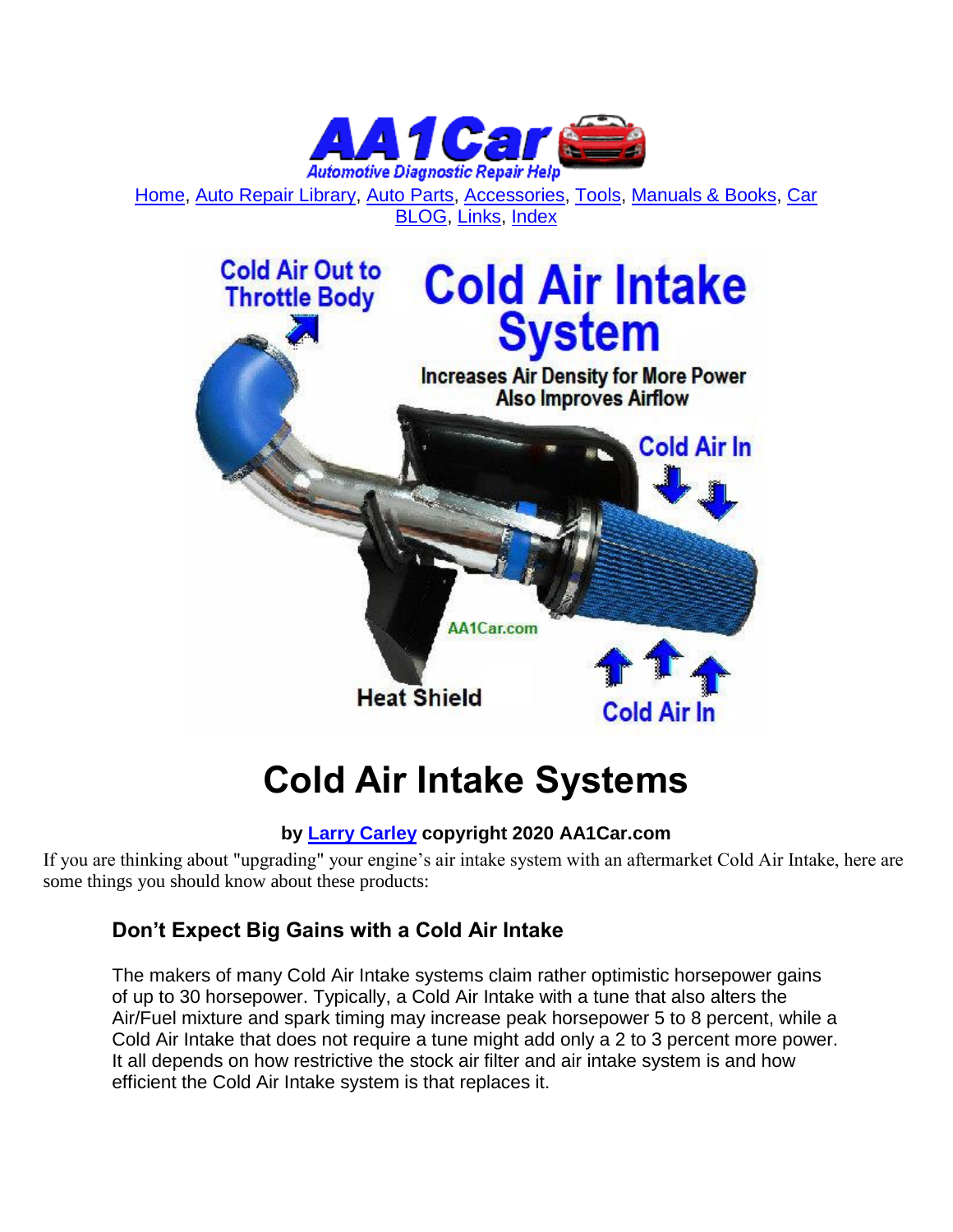Reducing airflow restrictions and air temperature with a well-designed and properly located Cold Air Intake can enhance performance, but the gains will be mostly at higher engine speeds when airflow demands are the highest. A Cold Air Intake system by itself won't do much at low or mid-range speeds. So you won't feel much difference (if any) until the engine revs above 4,000 to 5,000 RPM.

Some Cold Air Intake systems are a simple bolt-on installation that do not require reprogramming your engine computer (PCM). The diameter of the tube between the air filter and throttle body is the same as the stock system, so it does not affect how the Mass Airflow (MAF) sensor reads air entering your engine. However, many Cold Air Intake systems do require reprogramming your engine computer because they use a larger diameter tube between the air filter and throttle body to increase airflow.

On fuel injected engines that use a MAF sensor to measure airflow, the MAF sensor tells the computer how much air is flowing into the engine so the computer can determine the correct Air/Fuel ratio for best performance, fuel economy and emissions. If the stock tube between the air filter housing and throttle body is replaced with a larger diameter tube, the MAF sensor will not read correctly and report LESS airflow than is actually occurring. This can cause the engine to run lean, misfire and possibly stall. So the computer has to be reprogrammed (retuned) to compensate for the altered reading of the MAF sensor.

# **Computer Retuning**

Reprogramming a PCM requires a special "Tuner" scan tool that contains new calibration information for the computer. This adds to the cost of the installation (typically around \$300 to \$400 for the Tuner tool), but also provides other hacks that can further enhance performance.

The tuner tool is loaded with one of several different calibrations that have been developed for your vehicle: a mild tune for use with regular 87 octane pump gas, and maybe a "performance" tune for higher octane 90 to 92 octane gas. You provide the information about your vehicle to the tool supplier (such as year, make, model, engine, transmission, gear ratio, and details about any other modifications that have been made), and they load the proper tunes into their tool for your engine.

After you have installed your new Cold Air Intake, you then connect the tuner tool to the OBD connector on your car and follow the instructions for downloading the new calibration software into your engine computer. It might take 20 to 40 minutes depending on the application for the new software to load. Most tools can also store the original stock tune so you can go back to the stock calibration if you decide to remove the Cold Air Intake at a later date.

Many Tuner tools also allow you to modify other things on your vehicle. These include changing the factory rev limiter setting, changing the throttle response to make the engine feel more responsive, adding more fuel enrichment at various engine speeds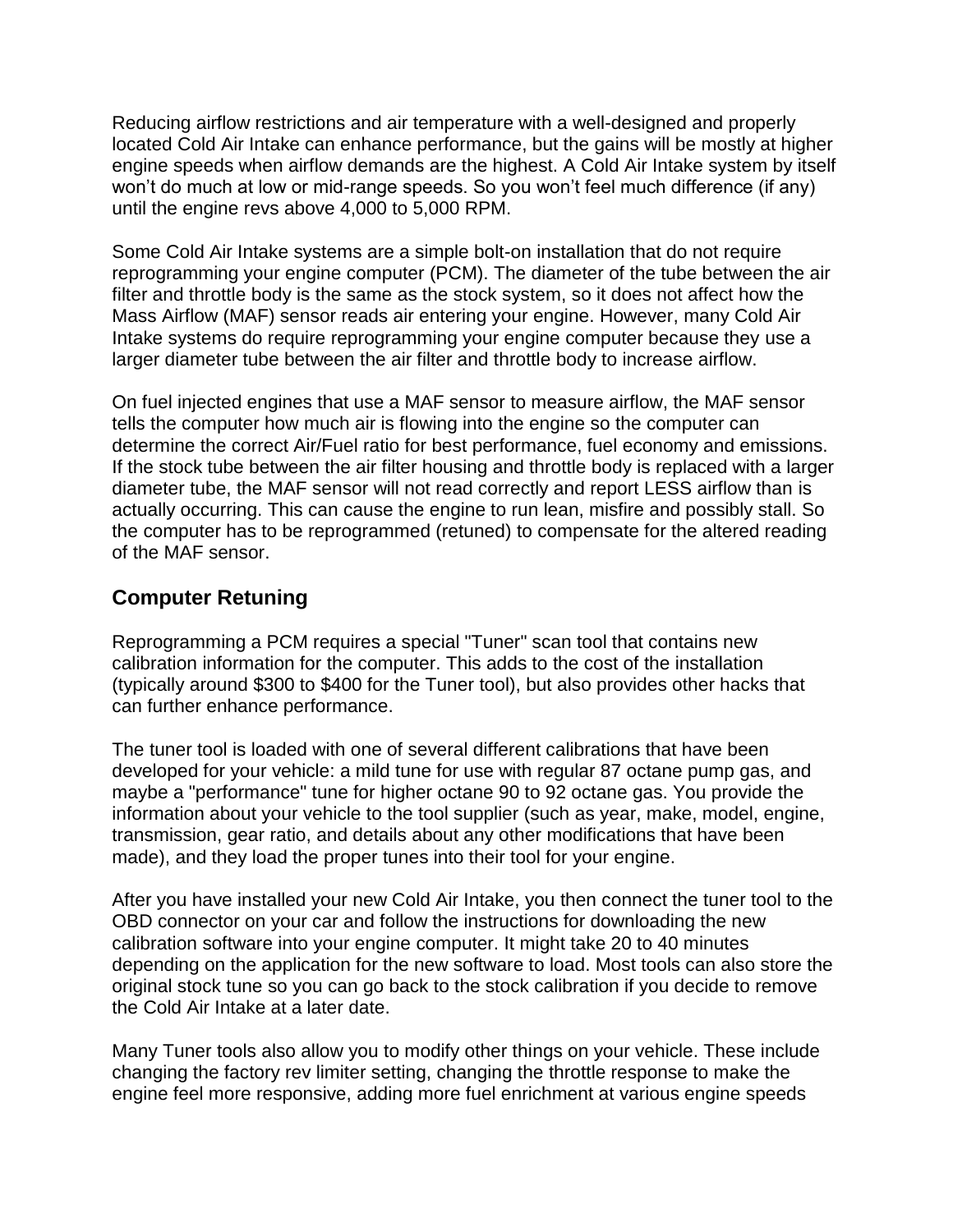and throttle settings for more power, adding additional spark advance for more power (which requires using higher octane gasoline), changing shift points on an automatic transmission, and even disabling certain emission functions for "off-road" use.



# **Cold Air Intake Tuning Issues**

Disabling emission functions or OBD monitors is NOT legal for street driven vehicles, and it can cause a real problem for you if you live in an area that requires OBD II plug-in emissions testing every year or two. If any emission functions or OBD monitors have been disabled by a performance tune (such as disabling the downstream O2 sensors that monitor the catalytic converter so you can remove the converters), your vehicle will NOT pass an OBD plug-in emissions test. You will have to reprogram your computer back to the stock tune, or select a tune that does not disable any emission functions or OBD monitors. Also, if you have removed or disabled any emission devices (such as the converters), they will also have to be reconnected or reinstalled to pass the test.

This is NOT an issue with Cold Air Intake systems that do not require retuning. It should also NOT be an issue with Cold Air Intake system tunes that do NOT disable any emission functions or OBD monitors. As long as a Cold Air Intake system and tune are "emissions legal" and meet EPA rules (look for a CARB executive order (EO) number), it should pass an OBD plug-in emissions test.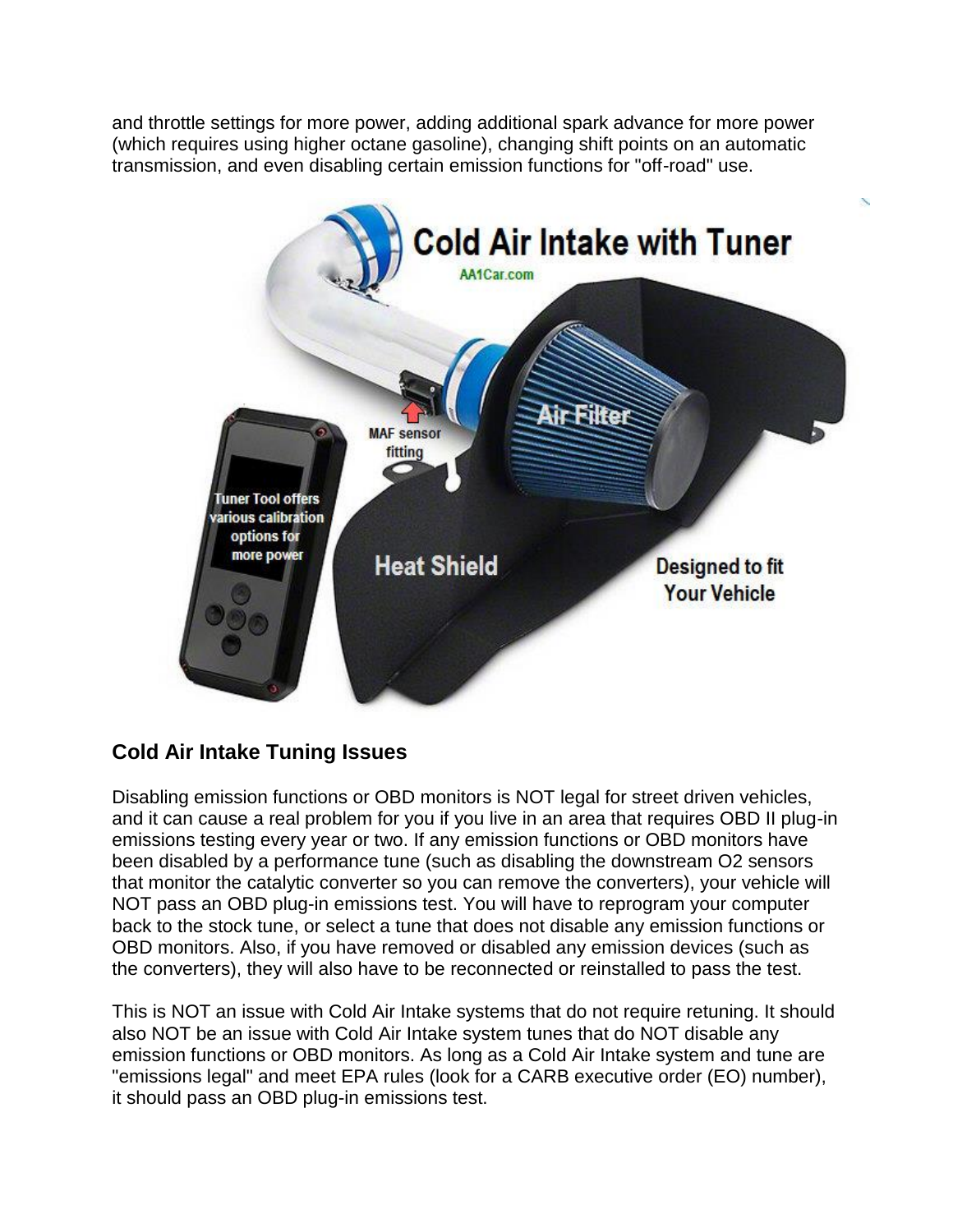The best advice is to install a preset tune from the tuner tool supplier. They've done the research and dyno testing to figure out the best tune for your engine. The only time you should need a dyno tune is if you have made numerous other modifications and the tuner tool supplier does not have a tune that matches those modifications.

Also, if you do have somebody do a dyno tune on your vehicle, make sure they have the experience and know-how to do it right. An inexperienced person can really screw things up if they get the Air/Fuel mixture or spark timing wrong for a given throttle position/engine RPM and load. Too much spark advance and/or an Air/Fuel mixture that is dangerously lean under load can result in major engine damage or engine failure!

# **Cold Air Intake Noise**

One big difference you will notice immediately after installing a Cold Air Intake is more throttle noise from the engine when you step on the gas. The air filter in a stock intake system is enclosed in a plastic housing to muffle and reduce noise. With an open air filter, you will hear more of a roar from the engine when you accelerate. Although this gives the impression of more power (like loud mufflers), it doesn't necessarily mean your engine is making more power. It just sounds more powerful. Any power gains that are happening as a result of installing a Cold Air Intake won't happen until much higher RPMs.



*An open air filter creates more throttle roar when you step on the gas. The filter should be located well away from engine and exhaust heat, and shielded as needed to keep hot air out.*

# **Cold Air Intake Installation Considerations**

One of the claims of Cold Air Intake systems is that they reduce the temperature of the air entering the engine. Cool air is denser than hot air, so in theory it allows more air to enter the engine to make more power. That's true provided the Cold Air Intake is actually reducing the temperature of the incoming air. But it all depends where the air filter is located and where it is sucking in air.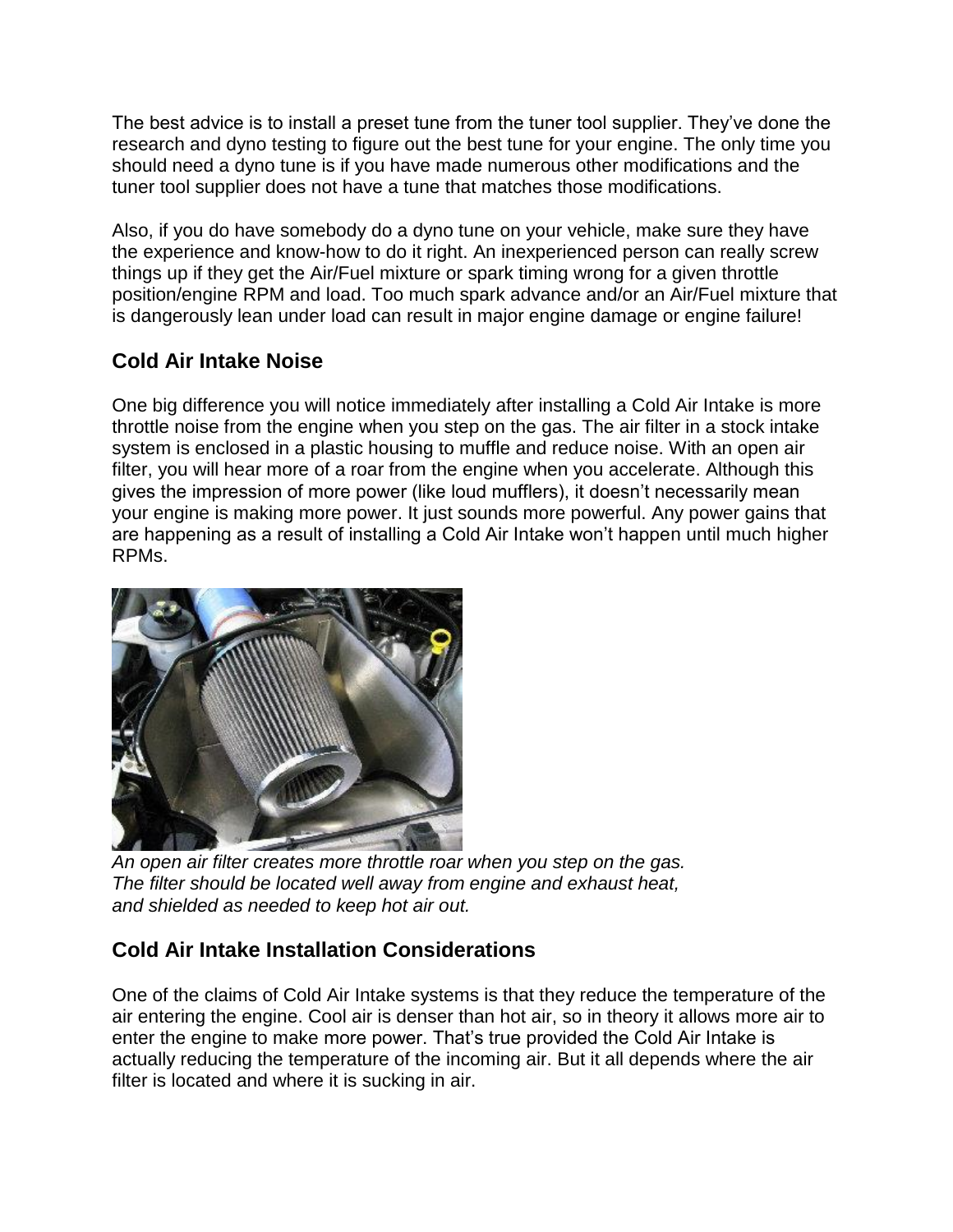A well-designed Cold Air Intake will have a long enough inlet tube so the air filter can be positioned far away from engine heat (especially the hot exhaust manifolds), or in front of the radiator, or down low so it can pull in air that has not been heated by the engine or radiator.

If a Cold Air Intake system positions the air filter inside the engine compartment, it should also have a metal or plastic heat shield to deflect engine and exhaust heat away from the filter. The filter should be located in a forward corner of the engine compartment, away from the radiator and in a location that allows it to pull in outside air that is cooler than that in the engine compartment.

Our advice is to buy a Cold Air Intake system that is specifically designed for your vehicle, and includes a heat shield to keep engine and exhaust heat away from the air filter and support brackets for a secure and vibration-free mounting. An inexpensive "universal" Cold Air Intake kit that you cobble together yourself may not fit or function as well as one that has been engineered for your engine.

The absolute WORST place to position a Cold Air Intake filter is right over a hot exhaust manifold. It will suck in hot air, and may actually REDUCE (not increase) engine power. Overheated air also increases the risk of engine-damaging detonation and pre-ignition.

Something else to mention is that an open style air cleaner is NOT a Cold Air Intake. You see a lot of old school muscle car V8 engines with aftermarket chrome air cleaners with an open filter element. They look nice and probably flow more air than a stock air cleaner, but they also suck in all the heat from the engine and radiator. This decreases air density and reduces power. They only way this setup works is if the air cleaner is raised up into a hood scoop, or outside cool air is ducted to the air cleaner from the base of the windshield (cowl induction) or through tubing from the front of the car or hood scoops ram induction).

#### **Is the Cold Air Intake Really Delivering Cold Air?**

Another factor to consider is how well the Cold Air Intake system keeps the air cool as it flows from the filter to the throttle body. A chrome or stainless steel tube, or a polished or anodized aluminum tube looks great under the hood. But metal conducts heat much better than plastic. Consequently, a metal tube will absorb more heat from the engine and exhaust system than a plastic tube, causing more heating of the air inside the tube as it flows through the tube. This basically defeats the concept of a Cold Air Intake. The temperature of the air entering the engine may be no cooler or maybe even hotter than the stock intake system.

In our opinion, the most efficient Cold Air Intake setup would be to use a plastic tube wrapped with insulation or aluminum foil to reflect heat. You could also paint the outside of the tube white or silver to reflect heat. Don't leave it black or paint it black because black absorbs heat.